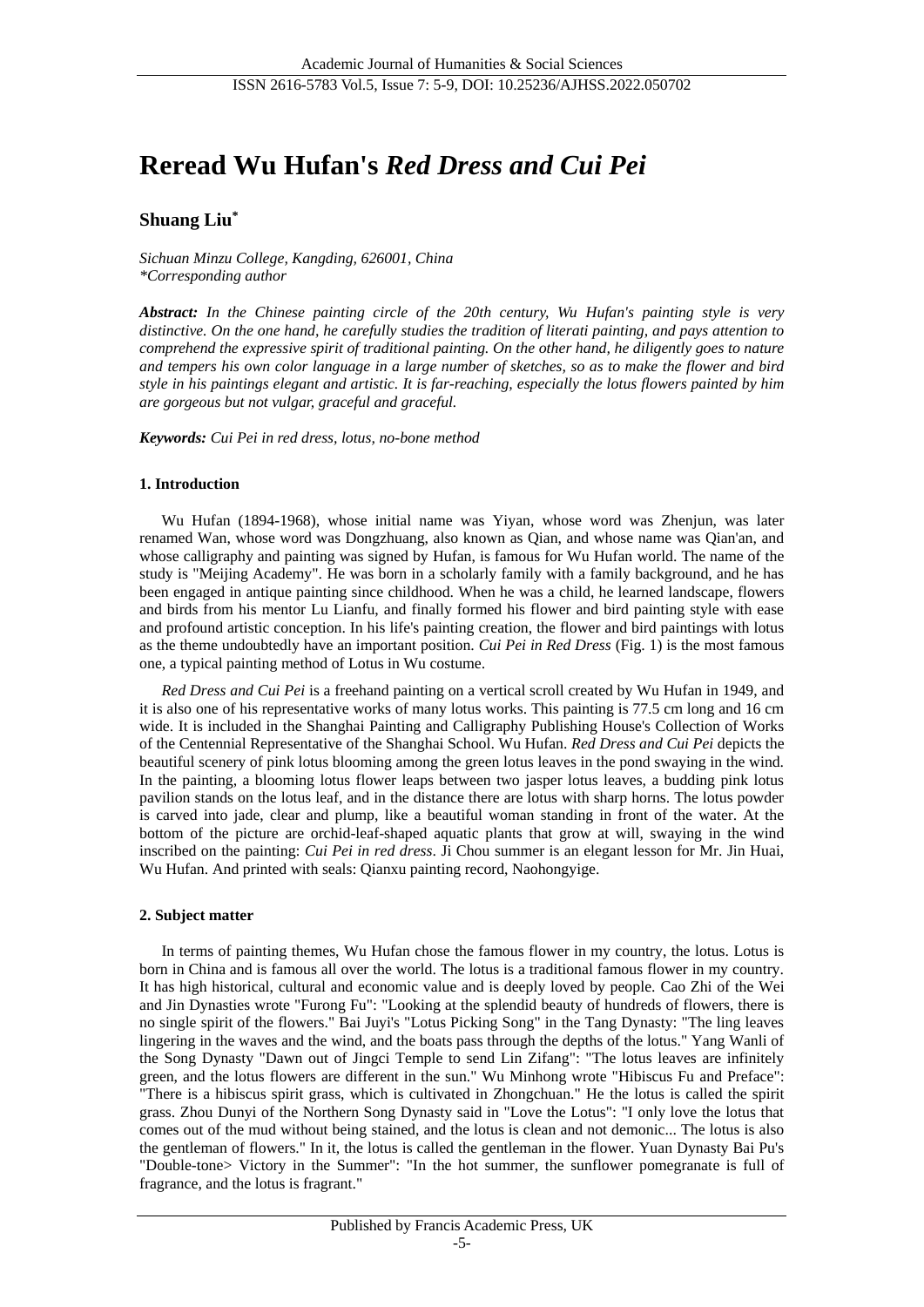

*Figure 1: Red Dress and Cui Pei, Wu Hufan, 1949, Vertical Scroll, Ink and Color on Paper*

Throughout the history of Chinese painting, there are many painters who painted lotus flowers. During the Five Dynasties, both Huang Quan and Xu Xi painted lotus flowers, and their representative works include Huang Quan's "Lotus with Mandarin Ducks" and Xu Xi's "Ruilian Tu". During the Song and Song Dynasties, there were more painters who painted lotus flowers, such as Cui Bai's "Autumn Lotus and Double Erons" and Wu Bing's "Water Hibiscus", etc., mainly taking the meaning of lotus's cleanliness and elegance. Literati painting developed very well in the Yuan Dynasty. Painters such as Wang Mian, Zhang Zhong, Qian Xuan and others who painted lotus used ink to express the lotus and pursued the quiet realm of the lotus. During the Ming and Qing Dynasties, there were more famous painters, such as Shen Zhou, Lu Ji, Zhou Zhimian, Bada Shanren, Yun Nantian, Zheng Banqiao, Jin Nong, etc. Their works were not only highly personalized, but also focused on freehand brushwork. At the same time, different expression techniques such as no bone, double hook and heavy color are also displayed. In pursuit of the meaning outside the painting, the lotus flower has become the sustenance of the painter's soul. In the paintings of the past dynasties, there are many designs that will coexist the lotus and the mandarin ducks on the screen, such as Huang Quan's "Lotus and Mandarin Ducks" in the Five Dynasties, Zhang Zhong's "Withered Lotus and Mandarin Ducks" in the Yuan Dynasty, and Chen Hongshou's "Lotus and Mandarin Ducks" in the Ming Dynasty. In the Qing Dynasty, Ren Bonian's "Lotus and Mandarin Ducks" [2], etc., used lotus and mandarin ducks to symbolize feelings, sustenance between men and women, and the meaning of love between husband and wife.

As a master painter and connoisseur of calligraphy and painting in China in the 20th century, Wu Hufan also has a special liking for lotus flowers. "Mist Obstruction Qingluo" is a masterpiece of lotus flowers created by Wu Hufan in 1936. It depicts the blooming scene of lotus flowers with freehand brushwork. It is also his sketch of the landscape. "Red Dress and Cui Gai" was made by him in the same year. In 1940, he made "Hanli", in which Zhou Bangyan's "Huanxisha" two works. The poems are the works of chanting the lotus, but the paintings are the works of chanting people. "Hanli" was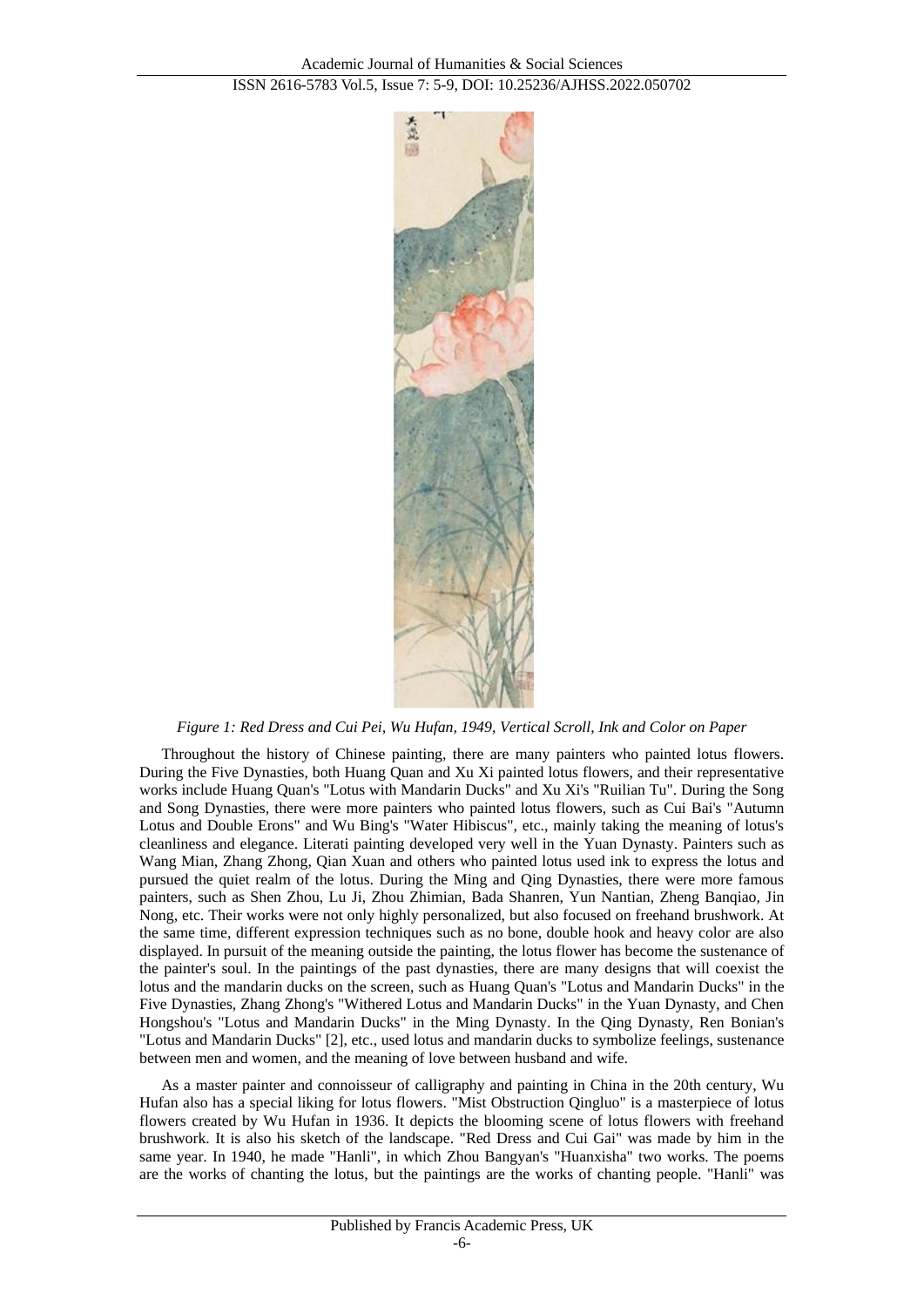## ISSN 2616-5783 Vol.5, Issue 7: 5-9, DOI: 10.25236/AJHSS.2022.050702

painted on the first anniversary of Wu Hufan's wife's death. In the painting, the lotus flower is beautiful and graceful. The pink lotus is either budding or slowly blooming. Wu Hufan used lotus flowers to express his longing for his wife. In 1949, Wu Hufan created the freehand painting "Red Dress and Cui Pei". In addition, he also has a number of "Lotus" (1939), "Lotus Fragrance", "Water Wearing Dress" (1937), "Leng Fragrance" (1948), "Fairy Bun Embracing New" "Makeup" (1953), "Lotus Pond Fei Cui" (1959), "Hibiscus in the First Sun" (1960) and other works, all show Wu Hufan's love for the theme of lotus.

#### **3. Tools**

In terms of tools, Wu Hufan has unique requirements for drawing lotus flowers. The first is the choice of the pen. Wu Hufan likes to use a hard brush or a double brush to paint. *Red Dress Cui Pei* is not made with sheep's brushes, but with hard and juxtaposed brushes that are not full of moisture, to express the rich changes between brush and ink, moisture and colors, and the brushes are flexible and incisive. The lotus flowers and leaves are plump and graceful, with traces of large expanses of rendering. The second is ink, Wu Hufan painted *Red Clothes Cui Pei* with top oil fume ink. This kind of ink is fine in quality, and when mixed with water, it will be glossy and glossy when painted on paper. The third is the emphasis on pigments. The pigments used by Wu Hufan are very precious, such as azurite, stone green, ochre, cyanine, rouge and other colors are taken from natural ores, clam clam or natural plants, and some of these pigments are even more rare. When Wu Hufan uses these pigments, he will carefully grind them repeatedly, filter them repeatedly, etc., and apply them to painting through complicated processes, so that the pigments on the paper are clear and bright, bright and not floating. Of course, Wu Hufan also attaches great importance to paper products. He often uses cooked paper for his flowers. *Red Dress Cui Pei* is drawn with Japanese custom-made light cooked paper. This kind of paper is delicate, translucent and flexible, which is very conducive to the expression of pen, ink and color, making the lotus paintings by Wu Hufan more moist and beautiful.

#### **4. Technique**

*Cui Pei in Red Dress* is a boneless lotus painting drawn by Wu Hufan on cooked paper. The boneless coloring method combines the simple and rich freehand interest of the brush, and boldly adopts the method of natural collision of water and ink colors. The petals are formed by mixing white powder with water, eosin, and rouge on the paper and colliding with them. The lotus leaf is dyed with light ink and green juice to dye the area, dynamics, front and back of the lotus leaf. After the water is slightly dried, write, dye, and outline the veins and volume of the lotus leaf, making the lotus leaves moist and elegant. The thickness does not remain dirty, and the leaves are full of layers and three-dimensional sense. Then use strong brushstrokes to draw the loaded rod, which is smooth, graceful and dynamic. Finally, add the orchid-like aquatic plants, which are scattered but not scattered, elegant and yet resilient. The whole painting is both free and easy in freehand brushwork and elegant in Yun Nantian's boneless coloring. The colors are crystal clear and translucent, plump and harmonious, like a beauty in Tang suits, with fat like jade and bright skin like snow. It shows the characteristics of a typical "Wu-suited lotus", which is full of beauty and graceful beauty.

In *Red Clothes and Cui Pei*, Wu Hufan showed the charm of lotus flowers with contrast and dot dyeing. The lotus flowers in his works are rich, fat and beautiful, each of which resembles the beauty of the Tang Dynasty; it also resembles the colorful singing of Peking Opera, rich and graceful, coexisting with the refined and the common, showing the tranquility and graceful appearance of the lotus. As depicted in Song Dynasty poet Lu Yan's poem: Cui Gai beauty stands by the water, sandalwood powder is not evenly fragrant and sweaty [3]. What is even more ingenious is the little bit of rouge that Wu Hufan skillfully used when painting lotus flowers. Against the backdrop of white powder, the lotus flower with rouge on its tip lit up instantly. He uses the method of bumping water and bumping colors to blend color and color. The white and red of lotus petals are unified and varied, completely changing the limitations of traditional painting color expression, showing the beauty of lotus, which is both vulgar and elegant. It's not beautiful. Someone once commented that Wu Hufan's lotus "has the wind spirit of the song people [4]."

#### **5. Style**

In the early days of the Republic of China, traditional ink and wash literati painting was widely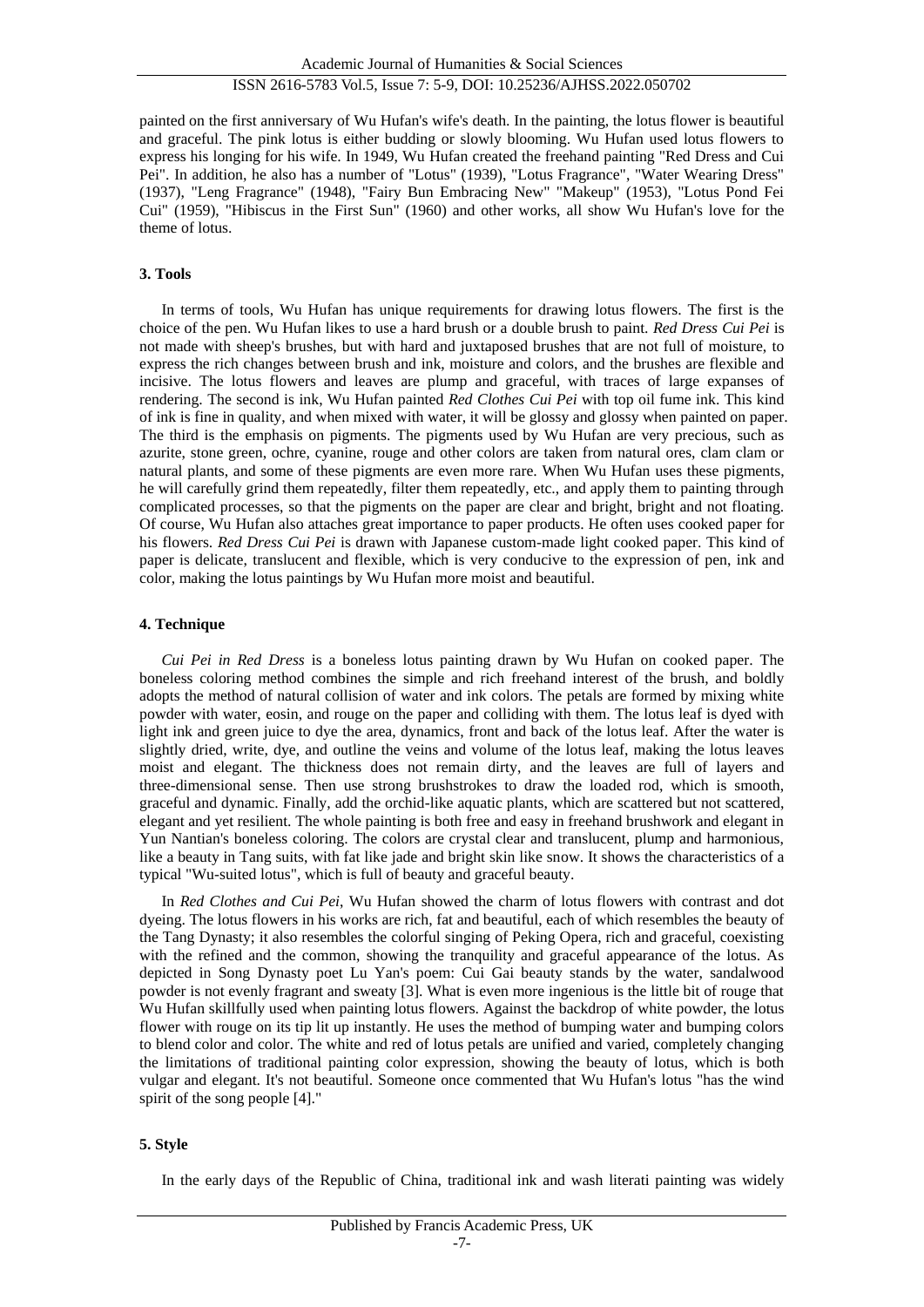questioned. Based on the active tracers of traditional painting, they took retreat as their advance, and chose the rich and beautiful all the way to make a change, so as to realize the organic combination of traditional and modern themes.

In terms of style origin, *Red Clothes and Cui Pei* resembles Yun Nantian in the Qing Dynasty, but in the hands of Wu Hufan, who has a strong sense of self, Yun Nantian's works are only a reference. Wu Hufan praised "the flowers of Yun Nantian are extremely harmonious, but the feathers of birds are not their lengths." He also wrote "the first Yunnantian painting in the world" in Yun Nantian's "Maolin Stone Wall Scroll" [5]. The total number of Yun Shouping's paintings collected or inscribed by Wu Hufan is about 20, such as "Flower Atlas Six Opens", "Fishing and Hidden Scroll", "Autumn Cat and Butterfly Scroll", and "Pine Wind and Spring Scroll" ", "Imitating Hui Chong Jiang Nanchun Scroll", etc., he said, "The bright and clean colors of Nantian flowers made him heartbroken, and he called it 'even if Xu Huang is born, it may not be able to pass' [6]". It can be seen that Wu Hufan likes to admire Yun Nantian's painting, and imitates and innovates. Wu Hufan took Yun Nantian's deceased appearance and used the boneless painting method to shape the graceful and graceful appearance of the lotus. The "boneless" sketching flower painting method is based on Xu Chongsi of the Northern Song Dynasty, and Yun Nantian became more mature in the early Qing Dynasty. Yun Nantian boldly innovated and creatively restored and carried forward the "boneless" sketching tradition. Yun Shouping's "Treading the Snow with Respect" volume, using the boneless method, can be said to be a masterpiece of Yun Nantian's paintings. As a latecomer, Wu Hufan is a good collector. Not only does he have Yun Nantian's paintings in his own collection, but also some exchange activities in the "Meijing Bookstore" have given him enough time and energy to study Yun Nantian's paintings.

In addition to the evaluation, Wu Hufan also saw and collected a large number of works by Ni Zan and Dong Qichang, such as Ni Zan's painting "Bamboo and Stone Scroll", Dong Qichang's "North Mountain Lotus Hoe", etc. The influence of the two on Wu Hufan cannot be ignored. Wu Hufan once called Ni Zan's paintings that he bought with a lot of money as "extraordinary products", and lamented: "In the past ten years, I have seen no less than 20 real works of Yunlin, but there are many bamboos and rocks and few mountains and rivers, so I want to be unique. It's not easy to get a product [7]." He also called it a "sacred product" on the "North Mountain Lotus Hoe" currently in the collection of Dong Qichang in the Shanghai Museum; he also said in his painting theory: "Dong Wenmin copied The original version of Ascension is all boneless." It can be seen that Wu Hufan affirmed the rhythm and elegance of Ni Zan and Dong Qichang's works, and learned their new ideas in painting creation. Perhaps it was Wu Hufan's pursuit of "Yi Yun" and "Yi Ge", which led him to think that Yun Nantian was one of the scholar painters who had the most similar spirit to Ni Zan after Dong Qichang. Therefore, he constantly learns and explores the elegance and delicacy in Yun Nantian's paintings and applies them to his own paintings.

#### **6. Conclusion**

Wu Hufan had a very high reputation in the Chinese painting circle during the period of the Republic of my country. Xu Beihong once praised Zhang Daqian, a master of Chinese studies, as "the first person in five hundred years", but Zhang Daqian said in an interview that "Wu is the first of the two and a half painters whom he admired the most in his life." Wu Hufan's boneless technique "Wu Dressed with Lotus Flowers" is graceful and elegant, unparalleled, and can be regarded as the only one in the world of painting. His lotus flower has far-reaching influence on later generations in terms of subject matter, coloring, brushwork and lotus shape, and it is worth learning. Wu Hufan's calligraphy and painting integrate the past and the present. His works reveal his understanding of the techniques of painters of various schools in the past, and transform traditional techniques into his own language to express his personal feelings, interests and spiritual realm. Through his own exploration and practice of art, Wu Hufan has proved that between tradition and innovation, he can forge his own artistic path. Wu Hufan's lotus flower combines tradition and innovation, and still has important practical significance for the development and creation of contemporary Chinese painting.

#### **References**

*[1] Interpretation of Lotus Name https://www.doc88.com/p-448547251221.html [2] Zhu Xiaoqian. Research on Wu Hufan's lotus-themed painting [J]. Qufu Normal University. 2021.06.*

*[3] Mofang.com promotes Chinese culture https://www.mofann.com/shici/duyan4245/65138.html*